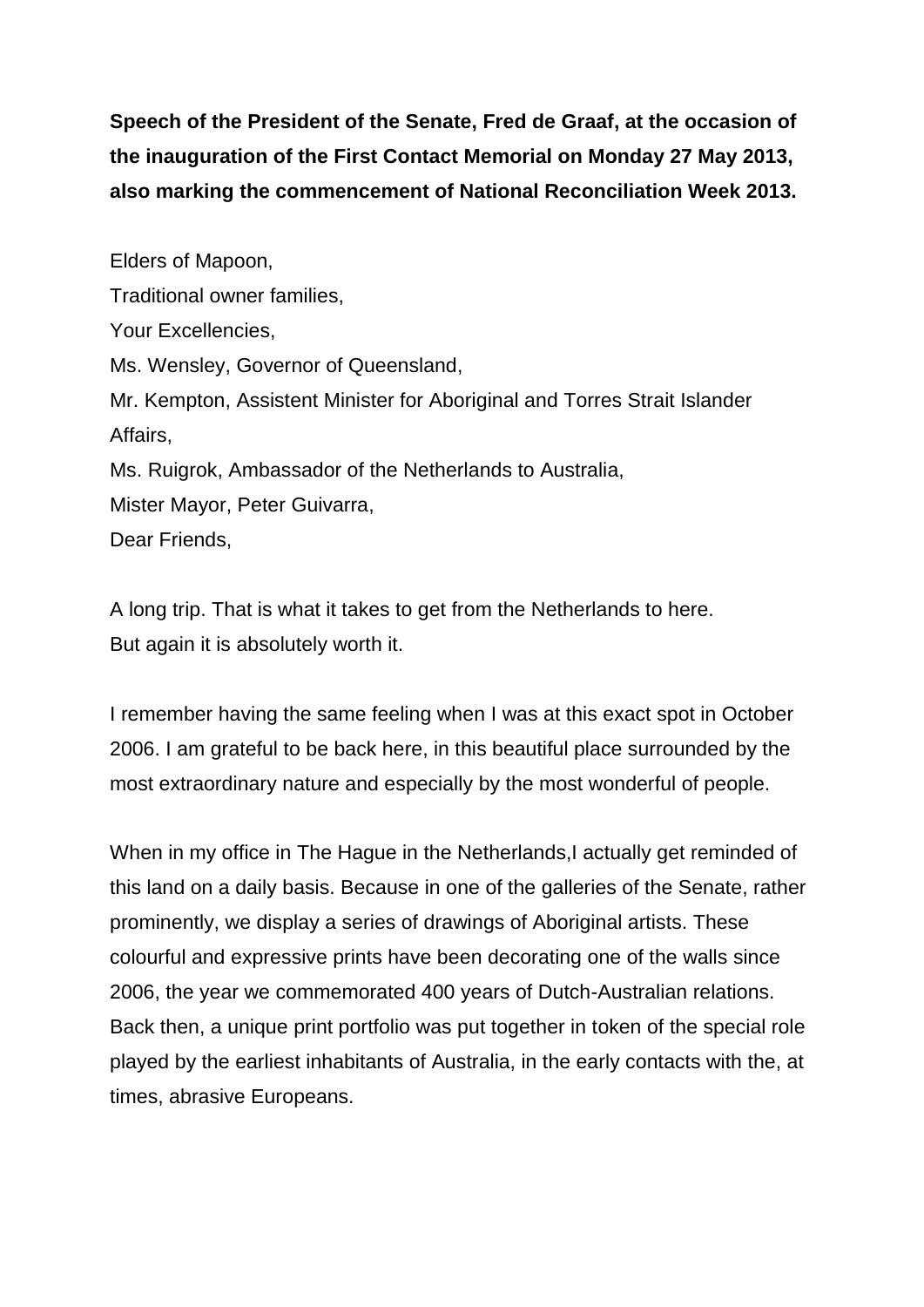During the celebrations of 400 years of Dutch-Australian relations we organized many commemorative, though temporary ,events and exchanges. Today, we inaugurate a memorial that captures the beginnings of Dutch-Australian relations; a memorial that really cements our centuries-long bilateral history. Indeed, with this First Contact Memorial our relations gain a sense of permanence.

It is a great honour to be here today at this important occasion. That the long trip needed to get here from the Netherlands is worth every single inch, is not a new insight. Far from. And as we all know very well, I am by no means the first Dutchman travelling across the globe to reach these soils. Such honour and privilige will forever be reserved for the crew of the Duyfken. That small yacht of the Dutch East Indian Company that made its landfall here in 1606, skippered by Captain Willem Janszoon. He was the first European to explore this coast line and set foot on this beautiful corner of the vast land mass now known as Australia. A land inhabitated already for many thousands of years. The Duyfken became a first point of contact between two cultures that back then were sometimes poles apart.

Contacts between people is what this is all about. Willem Janszoon's journey and arrival here at the closeby Pennefather river constitute, as far as we know, the first contact between the inhabitants of Australia and the inhabitants of Europe. It was my predecessor Ms.Yvonne Timmerman-Buck, who in 2006 proposed a monument for this historic happening. Her suggestion was not to have it *only* represent a historical encounter that occurred four centuries ago, but especially to have it *also* symbolize the good relations of the present and those of the future. This idea was picked up by the traditional owners, by successive Dutch Ambassadors, by Honorary Consul Kasper Kuiper, by the Government of Queensland and by important enterprises active in this area. I am extremely proud to be back here today to help unveil the result of this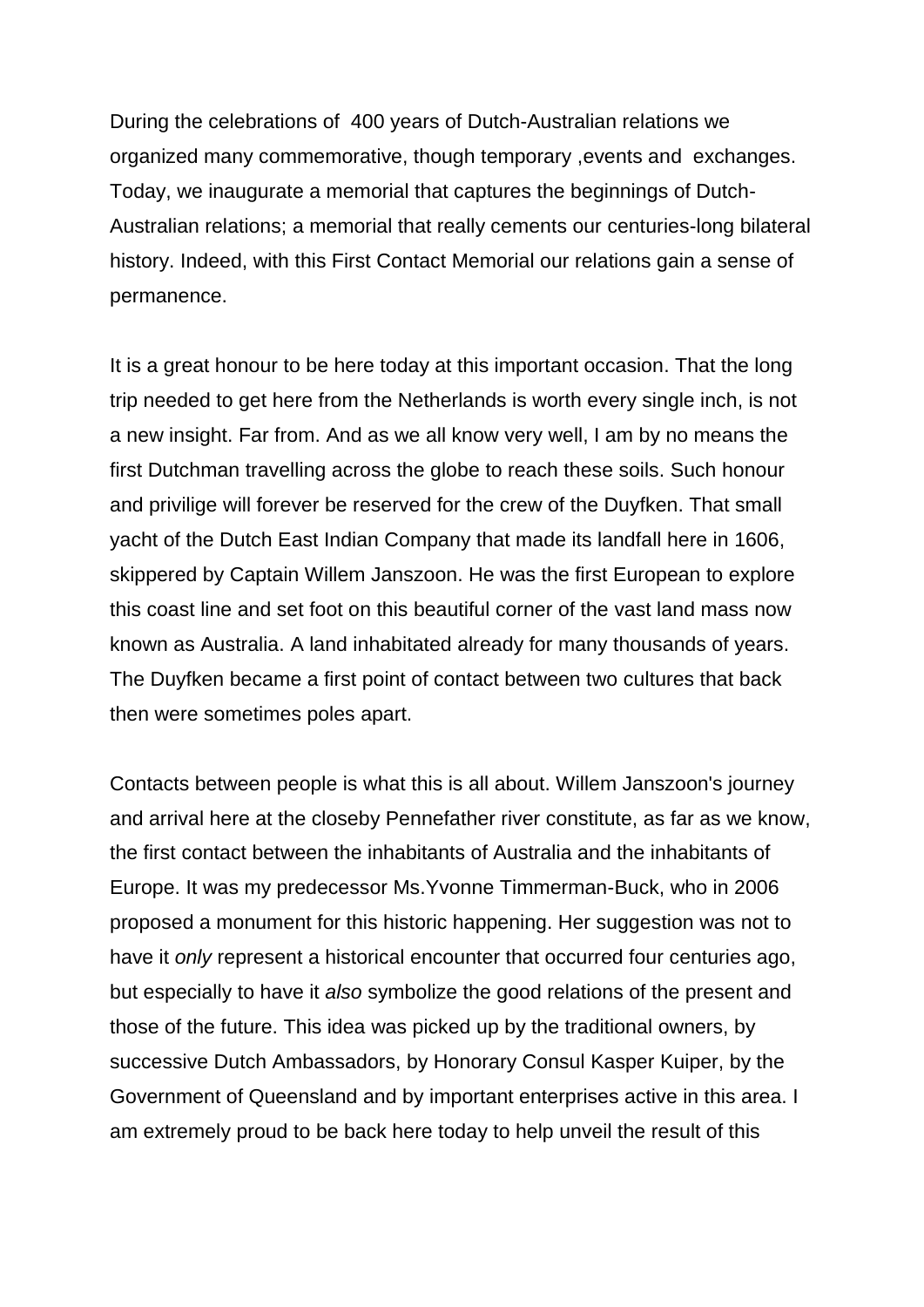fruitful cooperation. Before I go on I would like to thank all those who played impotant roles in realizing tis unique project.

In 2006, one of the events in the framework of 400 years Dutch-Australian relations was a 9 month, 12,000 km voyage of a replica of he Duyfken to every state of Australia. With this memorial, the voyage of the Duyfken will be eternalized as a symbol reflecting the centuries of constructive, positive and strong bilateral relations that followed. And hopefully will follow still. The voyage and the activities of the Duyfken have provided us with an appealing historical narrative. And we hope that generations of Australians and Europeans alike will have the opportunity to learn about this shared piece of history.

Of course, a shared history always has several sides and historical developments tend to get interpreted in various ways, depending from what perspective you look at them. Different narratives exist side by side. And this is also true with regard to the First Contact. Today is a milestone in Dutch-Australian relations, but today is also the start of a National Reconciliation Week. We are standing here rather close to "Cape Keerweer". The name "Keerweer" did not come about by random choice. At the time of the Duyfken's voyage, many Dutch sailors, approaching this Cape, decided to make a Uturn. Because of the local resistance. It was a very effective and understandable resistance!

This cape provides us thus with another important narrative, one that is just as passionately remembered. A narrative that shows us that throughout the centuries, interests have not always been harmonious, at time they have even been conflictual. The memorial inaugurated today stands just as well for these narratives. It tells the story of the local people, the importance of these surroundings for them and the way that they have exeperienced the First Contact.